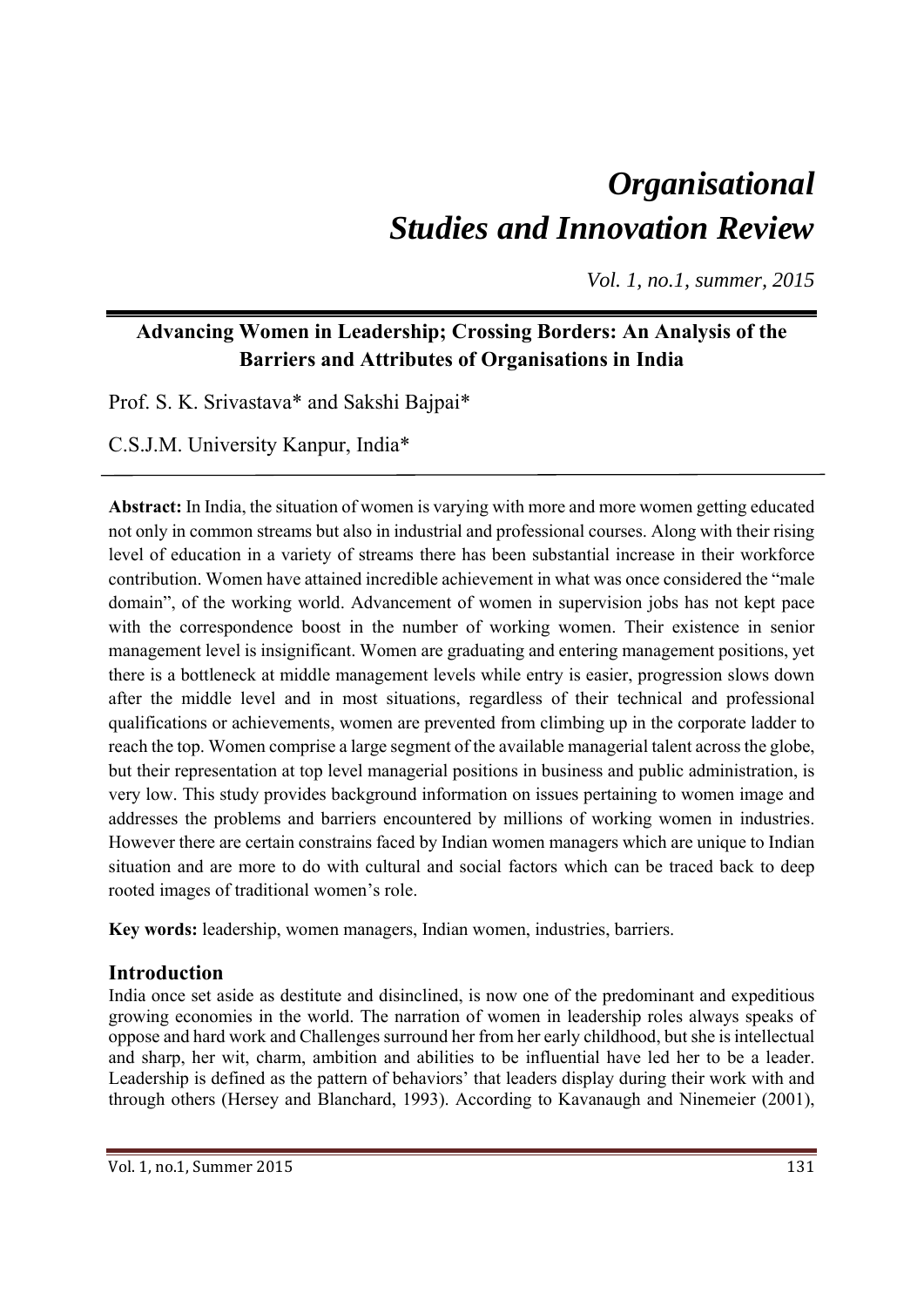there are three factors that determine the type of leadership style: leaders' characteristics, subordinates' characteristics and the organisation environment.

There is a myth in corporate India that women executives cannot lead both social and working life successfully and they give utmost priority to the family only and it negatively impacts the performance graphs in their career ladder. The late Grace Hopper, management expert and the first female admiral in the U.S.Navy said "you manage things; you lead people" Females in India are not only stand for or epitomize in top executives of formal leadership but keep on steeping out in alteration from middle to top management roles thus creating a leaking pipeline of leadership.

*Figure: 1 Situation of Women in Leadership in Indian Context:* 



Source: National School of Government (2013)

In above Figure we can analysis the current situation of women in India that how the percentage of women in leadership is increasing day by day .In 2004 19% of women are in leadership position in India, but in 2007 It increases by 24% and in 2009 it remains the same as in 2007 (i.e.24%), in 2011 it decreases by 4% and stand up to 20 % in 2012 it increase by 1% (i.e.21%) and in 2013 it raises up to 24% same as in 2007 and 2009.

## **Literature Review**

One explanation for women's underrepresentation in elite leadership positions points to the undervaluation of women's effectiveness as leaders. This explanation is supported by several theoretical perspectives including lack of fit theory (Heilman, 2001) Despite research showing that men may be perceived as better suited for and more effective as leaders than women (e.g., Carroll, 2006; Eagly, Makhijani, & Klonsky, 1992), some popular press publications have reported the opposite: that there may be a female gender advantage in modern organizations that require a "feminine" type of leadership (e.g. Conlin, 2003; R. Williams, 2012).

The arguments for a "female advantage" in leadership generally stem from the belief that women are more likely than men to adopt collaborative and empowering leadership styles, while men are disadvantaged because their leadership styles include more command-and-control behaviors and the assertion of power. Yet, an academic discussion among leadership and gender researchers criticized the simplicity of these arguments, proposing that studies should not be asking whether there is a perceived gender difference in leadership but rather when and why there may be gender differences in perceived leadership effectiveness (Eagly & Carli, 2003a, 2003b; Vecchio, 2002, 2003).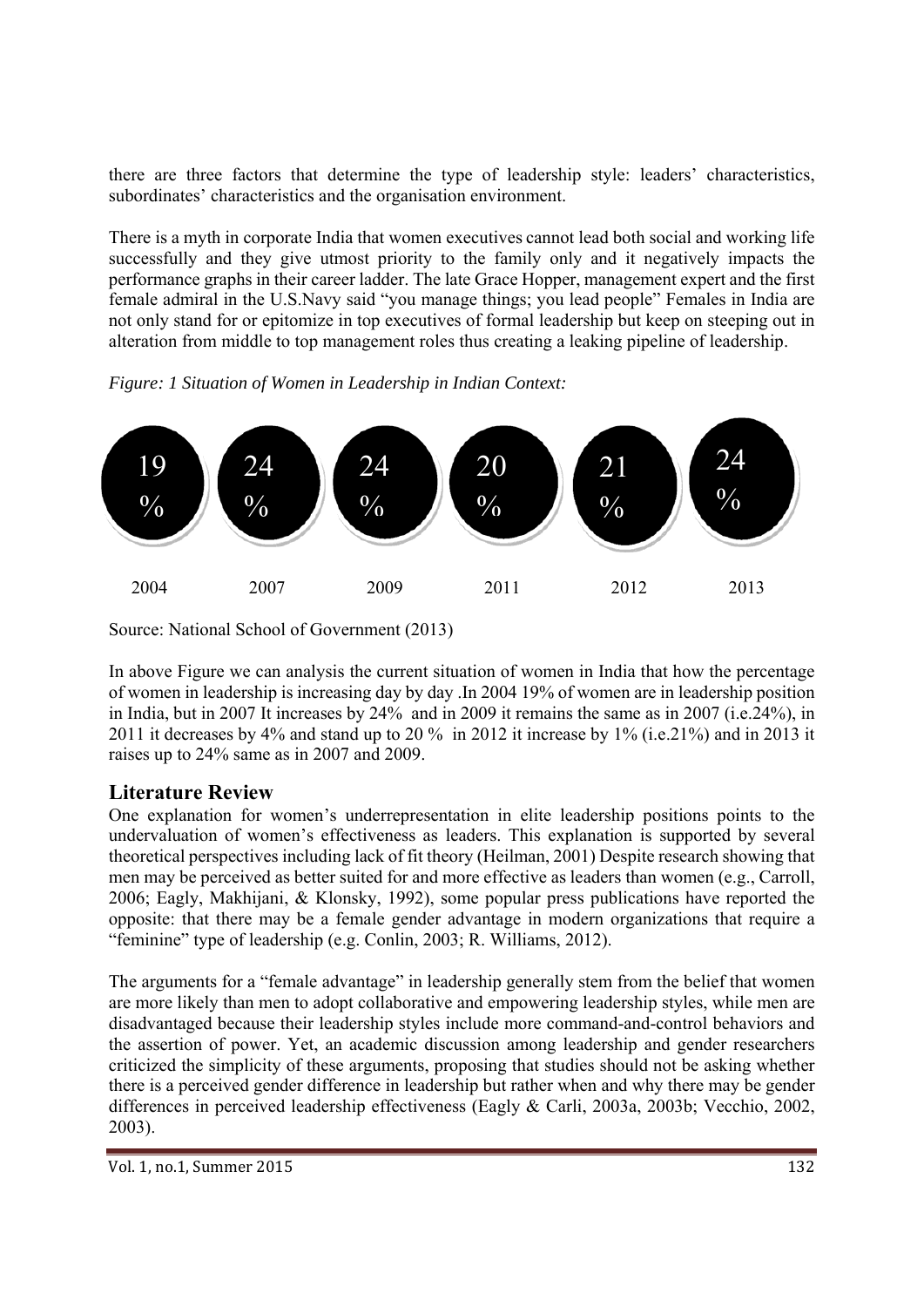## **Objective of Study:**

The main objectives of the study are:

- To study various traits of Indian women as a leader.
- To encounter various Indian barriers and opportunities of women as a leader.

## **Methodology:**

**a) Primary Research:** The study was conducted in Kanpur, because it served a great deal of convenience for the research worker in terms of accessibility, ease of rapport building, time, money, and efforts .The data has been collected from 30 women by personal interview which are 10 from banks, 10 from organizations and10 from academic institutes to understand the level of involvement of women in leadership. The snow ball sampling has been used for collecting the Data. The objective of this quantitative survey research was to examine the barriers as well as opportunities that women leaders encountered in their career to the management.

 The research questions guiding this study were: (a) What are the organizational cultural conditions and practices that posed barriers for you in obtaining your current position of leadership?, (b) What are the social conditions and practices that posed barriers for you in obtaining your current position of leadership?,(c) What the organizational cultural conditions and practices have posed opportunities for women in upper leadership, (d) What are the social conditions and practices have created opportunities for women in upper leadership?

*b) Secondary Research***:** Secondary data was accumulated through various sources like internet, reference materials, newspapers, magazines, Published reports; news reports of news channels, articles in journals were used.

## **Circumstances and Traits of Women Leaders in India:**

The condition of women in India is more depressed than the rest of the world .They paid half of three-quarters of the money while their male counterparts earn for the same job. India is predominantly agricultural country. Women do more than half of the total agricultural work. But their work is not valued. On an average a woman works 15 to 16 hours a day unpaid at home and underpaid outside. According to 1971 census, every one-fourth works in the country is an agricultural labor. One third of the agricultural labor is female. Only 2.5 percent of the central government employees are women.

Women employees, holding important description, have to be vigilant by their performance as they are supposed to represent womankind. Effective leadership rewards brazenness, sternness and sovereignty, which are usually documented as "masculine" personality. Women are projected to be cheerful, reliant and nurturing characteristics. Researchers have noted that people who are a successful manager behaves like a masculine characteristics (Burton & Parker, 2010; Frey, James, & Eitzen, 1991).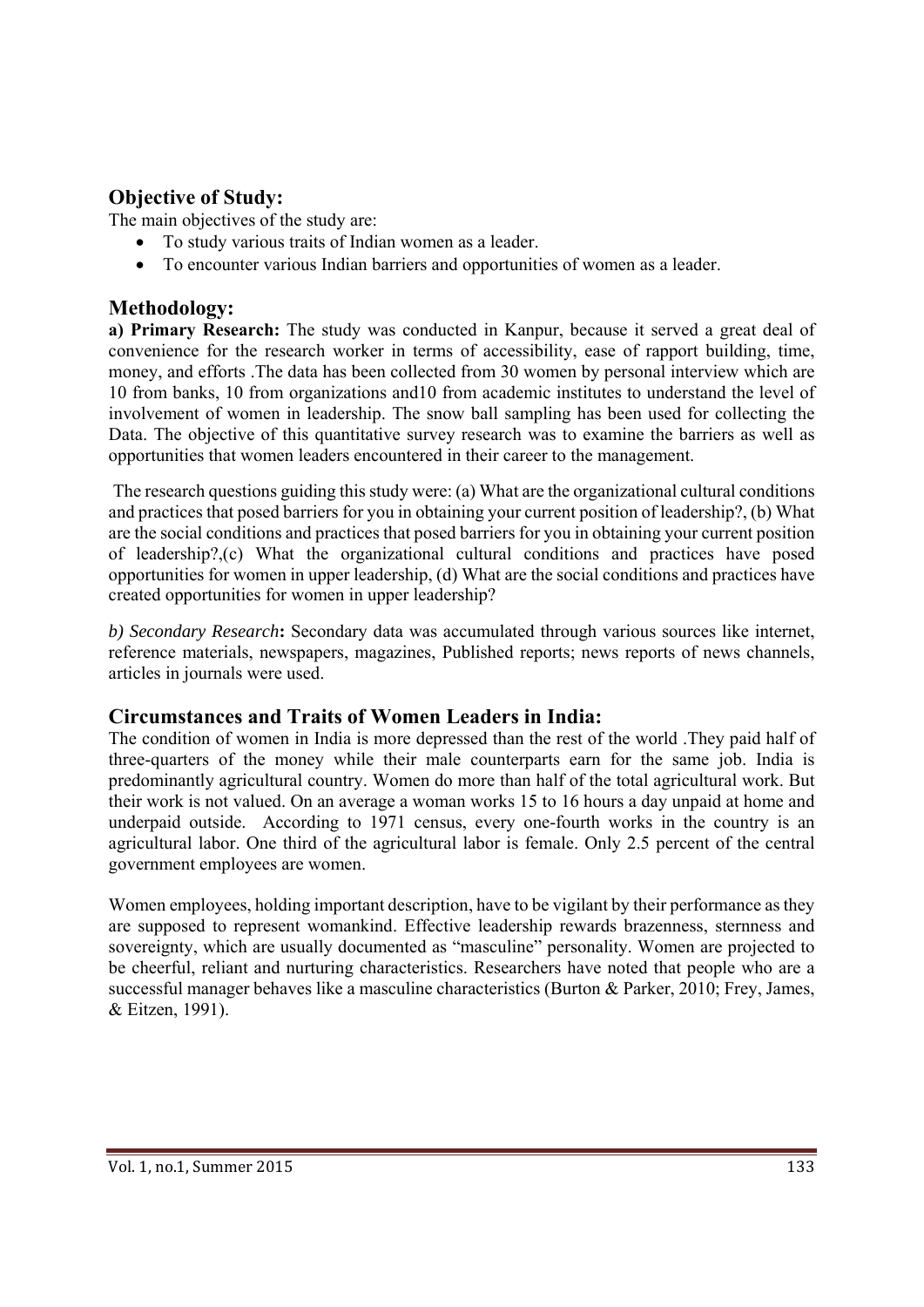*Figure: 2 Traits and Strengths of Indian Women as a Leader* 

| <b>UNIQUENESS</b><br>OF<br><b>INDIAN</b> | <b>STR</b><br><b>KEY</b> |
|------------------------------------------|--------------------------|
| <b>WOMEN'S AS A LEADER</b>               | <b>WOMEN A</b>           |
| Individual personality, and              | Abili                    |
| talent to counter positively to          | colle                    |
| destitution                              | Abili                    |
| compassion with others                   | situa                    |
| enthusiasm to speak out                  | Stron                    |
| truthfulness                             | devo                     |
| Ability to get sustain from              | orga                     |
| family and spouse                        | Abili                    |
| Strong conviction in the power           | Colla                    |
| of the group or communal                 | 1 <sub>mpc</sub>         |
| Staying power                            | with                     |

ENGTHS OF INDIAN **S LEADERS** 

- ity to association with agues
- ity to distinguish and realize tions
- ng sense of commitment, tion and obligation to their nizations
- ity to multitask
- aborative work style ortune input from others, respect for ideas

#### Source: Author

## **Meticulous Contribution of Leaders Who Are Women:**

The gender of the person becomes significant while discussing leadership traits because women naturally react to their lived realities. If women feel that their concerns can be addressed through their participation, they do mobilize and try to push their agendas. India being a patriarchal society, women are able to identify with a woman more easily. But there is an important distinction between 'effective' leaders and leaders per se.

#### **The Case for Women's Leadership: Chanda Kochhar, Managing Director & CEO, ICICI Bank Limited**

Role: At the wheel of India's second-largest bank and the leading in the private sector, Chanda Kochhar is extensively recognised for her role in determining the retail banking sector in India and for her leadership of the ICICI Group, as well as her assistance to various forums in India and globally.

Career: Chanda Kochhar began her career, with erstwhile ICICI Limited in 1984.

Promotion: elevated to the Board of Directors of ICICI Bank in 2001.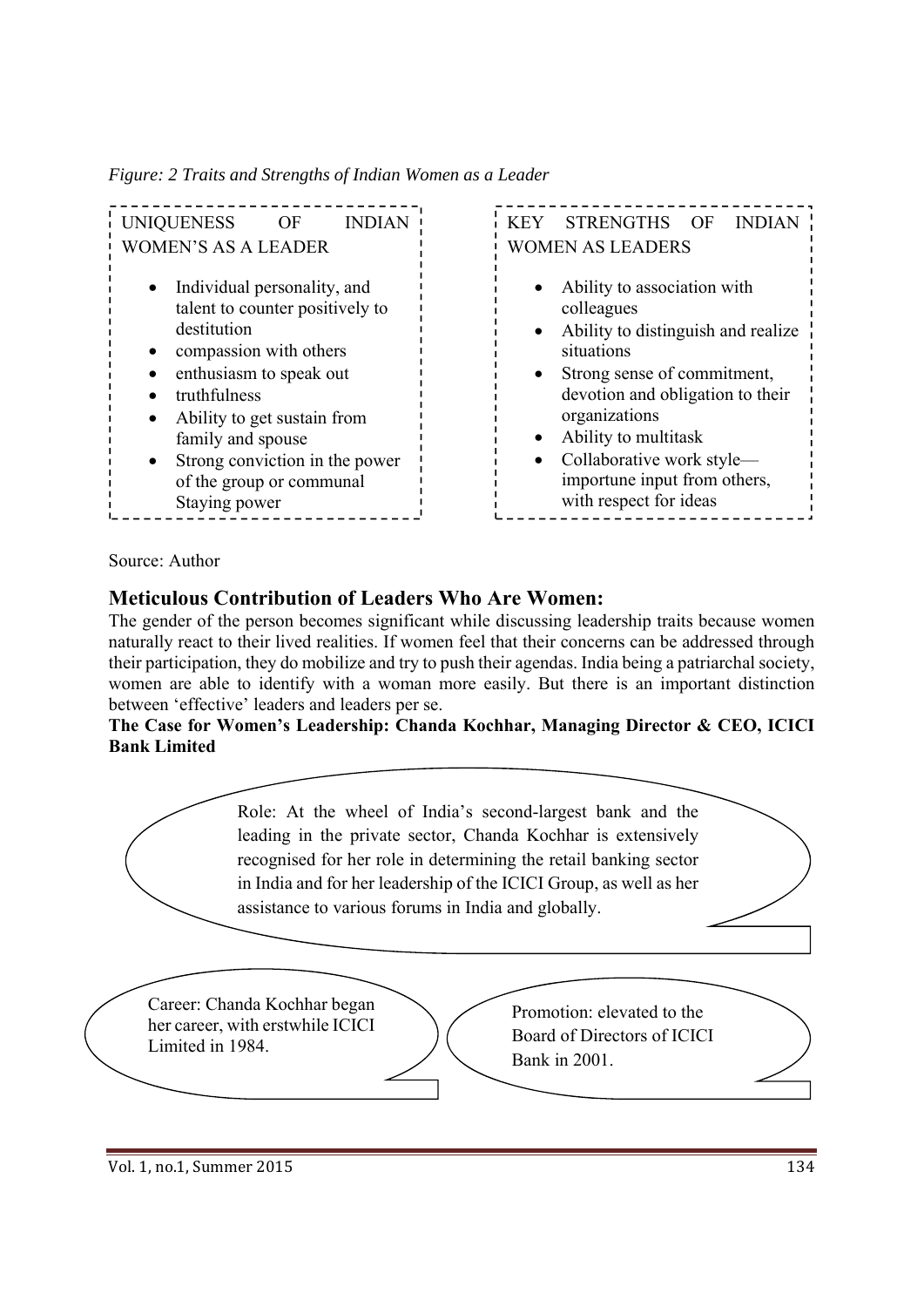*Success story:* She was instrumental in establishing ICICI Bank during the 1990s, and subsequently headed the infrastructure finance and corporate banking business in ICICI Limited. In 2000, she took on the challenge of building the nascent retail business, with strong focus on technology, innovation, process reengineering and expansion of distribution and scale. The Bank achieved a leadership position in this business. During 2006-2007, she successfully led the bank's corporate and international banking businesses during a period of heightened activity and global expansion by Indian companies. From 2007 to 2009, she was the Joint Managing Director & Chief FINANCIAL Officer during a critical period of rapid change in the global financial landscape. She was elevated as Managing Director & CEO of ICICI Bank in 2009 and is responsible for the Bank's diverse operations in India and overseas. She also chairs the boards of the Bank's principal subsidiaries, which include India's leading private sector life and general insurance companies. Chanda Kochhar is a member of the Prime Minister's Council on TRADE & Industry, the Board of Trade, High-Level Committee on Financing Infrastructure, US-India CEO Forum and UK-India CEO Forum. She is a member of the boards of the Indian Council for Research on Inter International Economic Relations, National Institute of Securities Markets, Institute of International Finance and International Monetary Conference. She was co-chair of the World Economic Forum's Annual Meeting in 2011. She was conferred with the Padma Bhushan, one of India's topmost civilian honors, in 2011.

## **Findings**

The purpose of this research study was to examine barriers, as well as opportunities, that woman leaders have encountered in their career paths to the presidency. The research questions guiding this study are:

## **A***) Barriers***:**

Research Question One: What are the organizational cultural conditions and practices that posed barriers for you in obtaining your current position of leadership?

*Figure: 3 Organizational cultural that posed Barriers for women* 



Source: Author's calculation based on primary results

In above figure we can analyze that 3 women said that inhospitable organizational culture is a barrier for them in organization and 6 women says that men are promoted faster than women is also a barrier for them , 5 women says that promotions to next grade is not based on performance, 2 women's termed that lack of women in general line management is a barrier for them while 10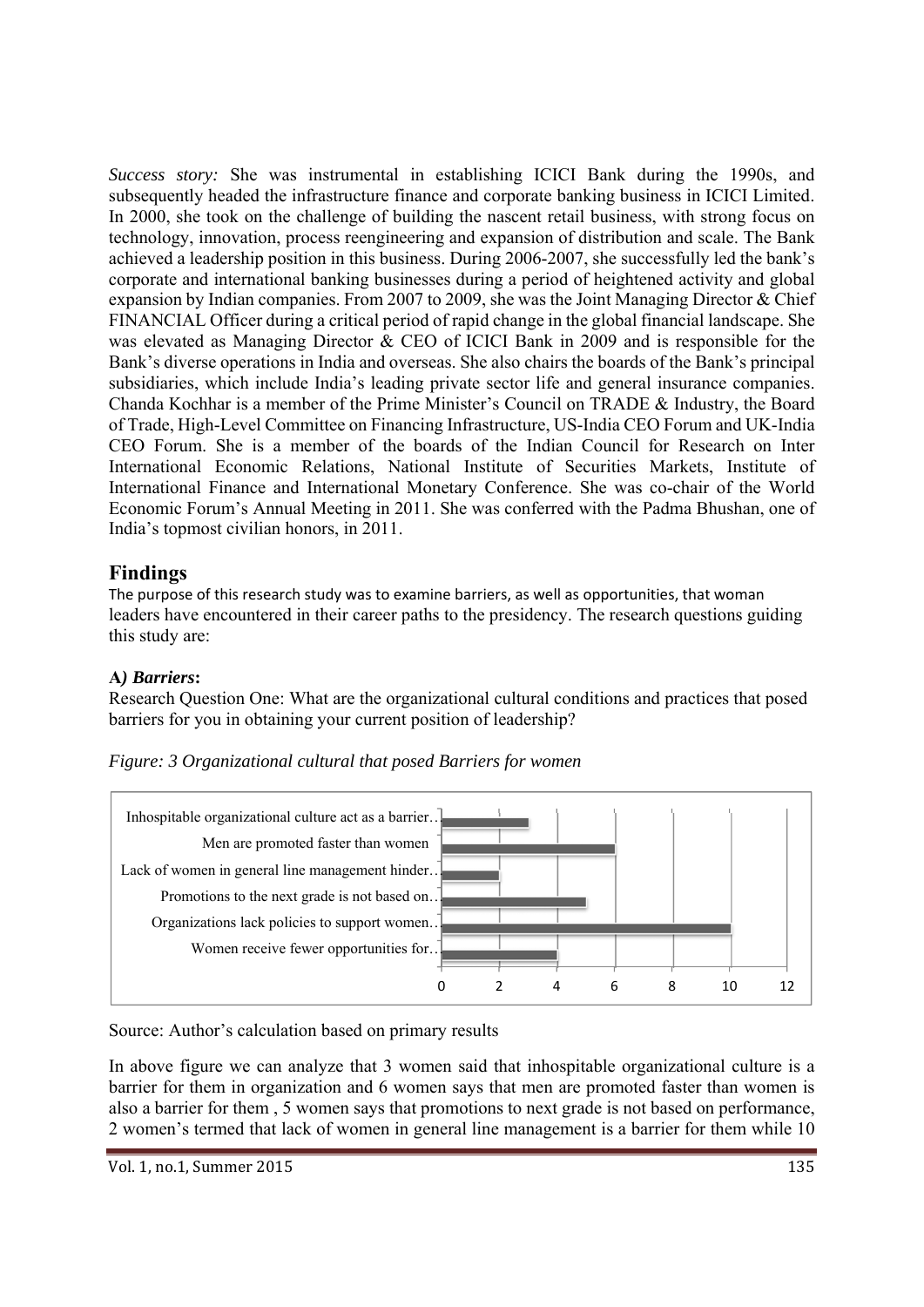women says that the biggest barrier for them is organizational policies which do not support women's career progress and only 4 women says that women receives fewer opportunities for professional development at work is the barrier for them .

Research Question Two: What are the social conditions and practices that posed barriers for you in obtaining your current position of leadership?



*Figure 4: Social Conditions that posed Barriers for women* 

Source: Primary Data

In above figure we can analyze that 4 women said that Childcare issues and care commitments is a barrier for them which thwart them from entering a leadership position in organization and 1 women says that Ambitions: mapping out women's choices and decisions is also a barrier for them ,6 women says that Lack of relevant part-time work , 5 women's termed that Lack of flexible working hours is a barrier for them while 10 women says that the biggest barrier for them is Transport to work and locality and only 4 women says that Pervasive gender lines: Gender as a barrier is the social barrier for them .

#### **b) Opportunities:**

Research Question Three: What are the organizational cultural conditions and practices that posed opportunities for you in obtaining your current position of leadership?

*Figure 5: Organizational cultural Conditions that posed Opportunities for women* 

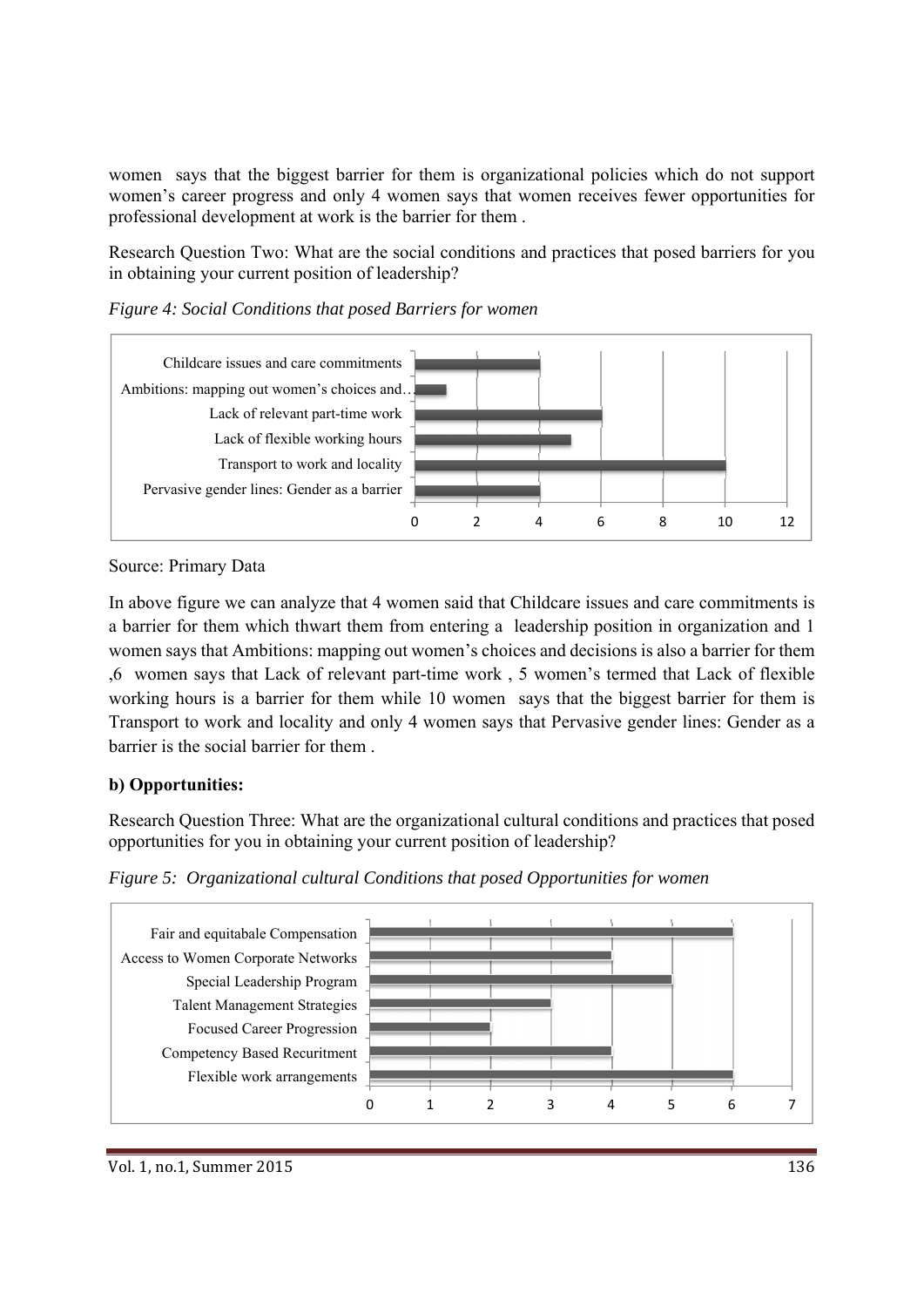#### Source: Primary Data

In above figure we can analyze that 6 women said that Fair and equitable schemes of organization is the opportunity for the women, 4 women says that access to women corporate networks is the opportunity for the women for making their place in organization ,2 women says that women leadership programs will help women in enhancing their leadership skills , 3 says that talent management opportunities are also the opportunities for women in organization ,5 says that Focused Career Progression and 4 women says that competency based recruitment also helps women in enhancing their skills as a leaders, and 6 women says that flexible working hours is the opportunity for the women for making their almost presence in organization.

Research Question Four: What are the social conditions and practices that posed Opportunities for you in obtaining your current position of leadership?



*Figure 6: Social Conditions that posed Opportunities for women* 

Source: Primary Data

In above figure we can analyze that 3 women said that Profit-making aspirations is a opportunity for them to build their position in organization and 6 women says that Improve social/familial status is also a opportunity , 5 women says to Supplement the family income , 2 women's termed that Economic independence is also a opportunity for them to do something while 6 women says that the biggest opportunity for them is Sense of self achievement and 4 women says that Encouragement from friends and 4 women says that Encouragement from family are the factors for which they are motivated to generate their situate in organization as a leader.

# **Success Factors Used To Ensure Equitable Representation of Women Leadership Positions**

Women showed a bit more democratic/participative leadership styles and a bit less directive/autocratic styles than did their male counterparts (Eagly & Johnson, 1990). Another type of leadership such as transformational (being a role model), transactional (reward and punishment)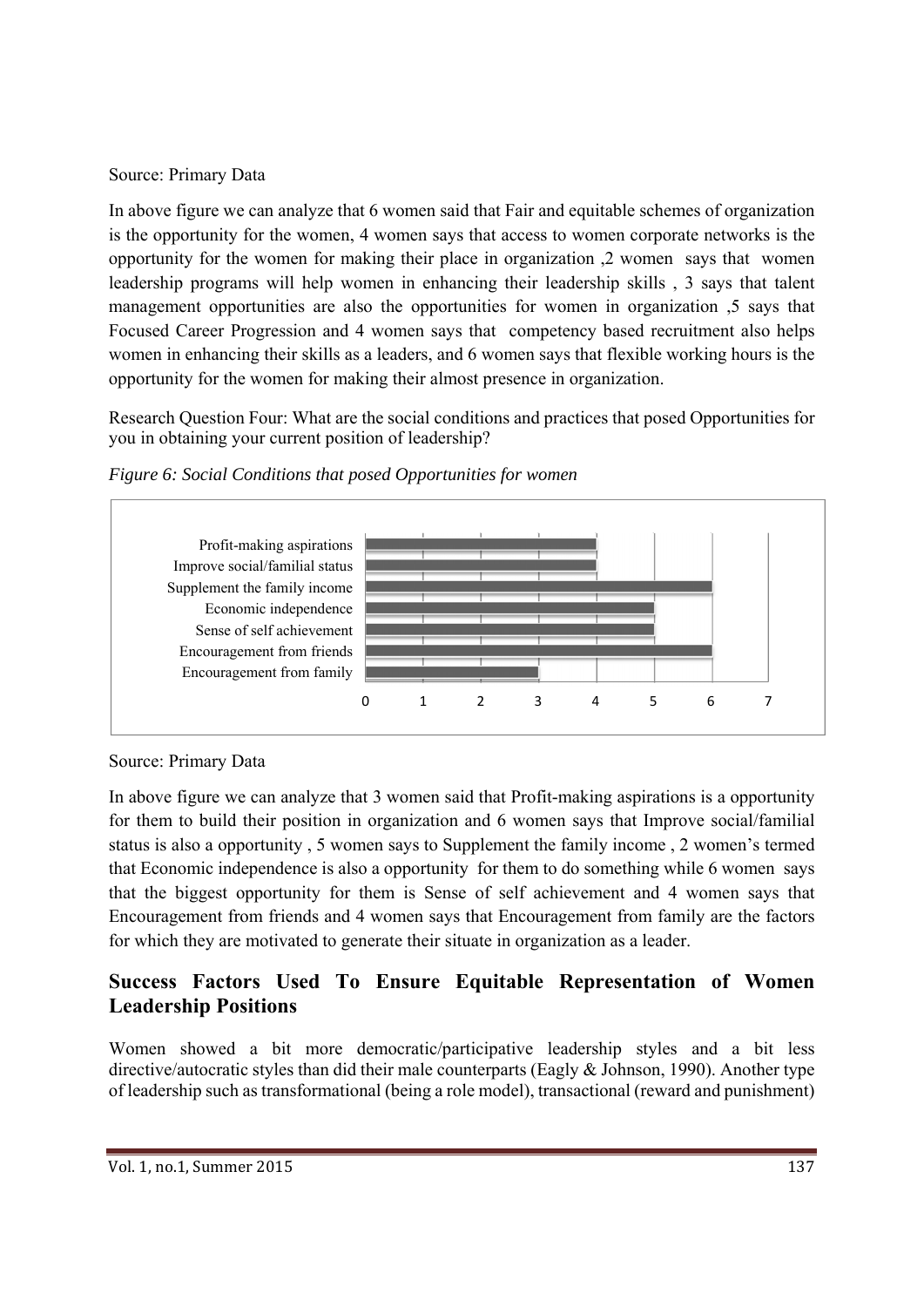and laissez-faire (neglect of responsibility), and found some provocative findings (Eagly, Johannesen-Schmidt, & van Engen, 2003).

#### *Figure 7: Success Factors*



Source: Author

## **Conclusion**

Leadership development increases women's portfolios of human, social, and organisations resulting in benefits at both the individual and organizational levels. Little difference has been found between women's and men's ambition; however the path to senior roles for women is often more demanding. Women want to proceed, are equally as ambitious as men and opportunities for learning, expansion, promotion and progression are a high priority (EOWA 2008a). Each of the developmental practices provides opportunities for women to gain experience and enhance their knowledge, skills, and abilities through their various learning interactions. Significant efforts to ensure women's rights are yet to be made and even then, they need to reach the women at the bottom of the hierarchy within Indian extractive industries. It is also understood concurrently as manipulating the categories of gender, organizes and signifies power at levels above the individual, from cultural meaning to government policies. Women must take control of their own careers and identify individual learning agendas for their own leadership development. Organizations have a responsibility to provide leadership development offerings specifically tailored to the learning and development needs of women.